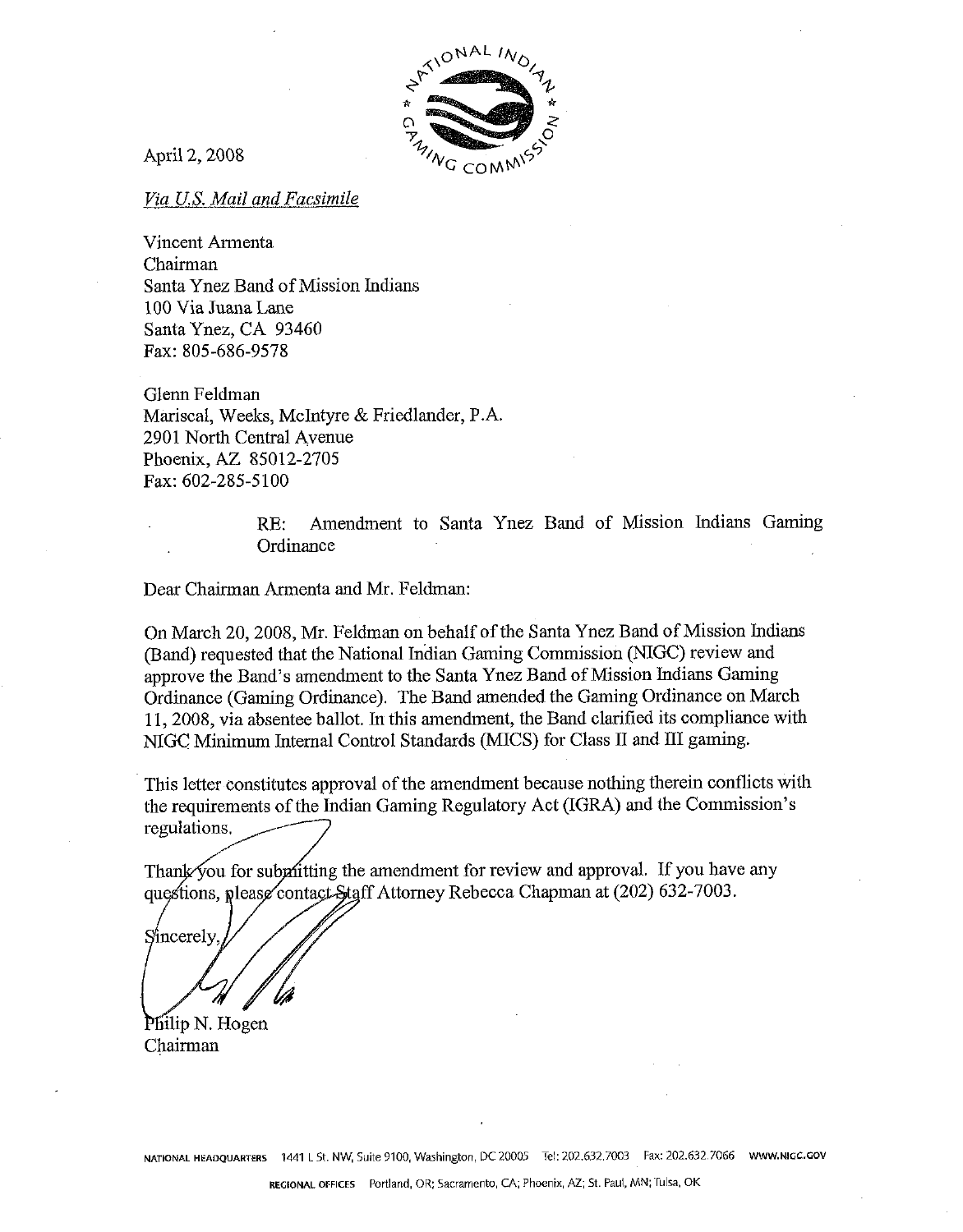# Santa Ynez Band of Chumash Indians Ballot Committee **B.O.** Box **659**  Santa Ynez, **CA 93460**

# **Ballot Results**

 $\sim 10$ 

**Contractor** 

| Date:                                                                                                                                                                           | March 11, 2008                               |     |                                                                                            |
|---------------------------------------------------------------------------------------------------------------------------------------------------------------------------------|----------------------------------------------|-----|--------------------------------------------------------------------------------------------|
| <b>Ballot Item #1</b>                                                                                                                                                           |                                              |     |                                                                                            |
| Shall the Tribe adopt the amendment ot the Santa Ynez Indian Gaming Regulatory Act<br><b>Compliance Ordinance by adding a new Section IX?</b><br>Copy of amendment is enclosed. |                                              |     |                                                                                            |
| <b>Total Number of Ballots Sent Out:</b><br>(Number of Eligible Voters = 144)                                                                                                   |                                              | 144 |                                                                                            |
|                                                                                                                                                                                 | <b>Total Number of Ballots Returned:</b>     |     |                                                                                            |
| Ballots improperly marked and not counted                                                                                                                                       |                                              |     |                                                                                            |
| Ballots returned with no return address and not counted                                                                                                                         |                                              |     |                                                                                            |
| Total number of ballots not counted                                                                                                                                             |                                              |     |                                                                                            |
| <b>Summary of Ballot Count:</b><br>$YES_7$                                                                                                                                      |                                              |     |                                                                                            |
| $\mathcal{Z}$<br>NO <sub>1</sub>                                                                                                                                                |                                              |     |                                                                                            |
| Abstaining:                                                                                                                                                                     |                                              |     |                                                                                            |
| Total Number of Ballots Counted: 76                                                                                                                                             |                                              |     |                                                                                            |
| <b>Ballot Committee:</b>                                                                                                                                                        |                                              |     |                                                                                            |
|                                                                                                                                                                                 | <b>Carmelita Cordero</b>                     |     | فيريا<br>$\land$ $\emptyset$<br>- IT<br>$\mathscr{M}$<br>mmmm<br>Robert Dom <u>i</u> nguez |
|                                                                                                                                                                                 | Eva Pagal <u>ing</u><br><b>Aurora Sholly</b> |     | <b>Rudy Romero</b><br><b>Morry Talaugon</b>                                                |

Elise Tripp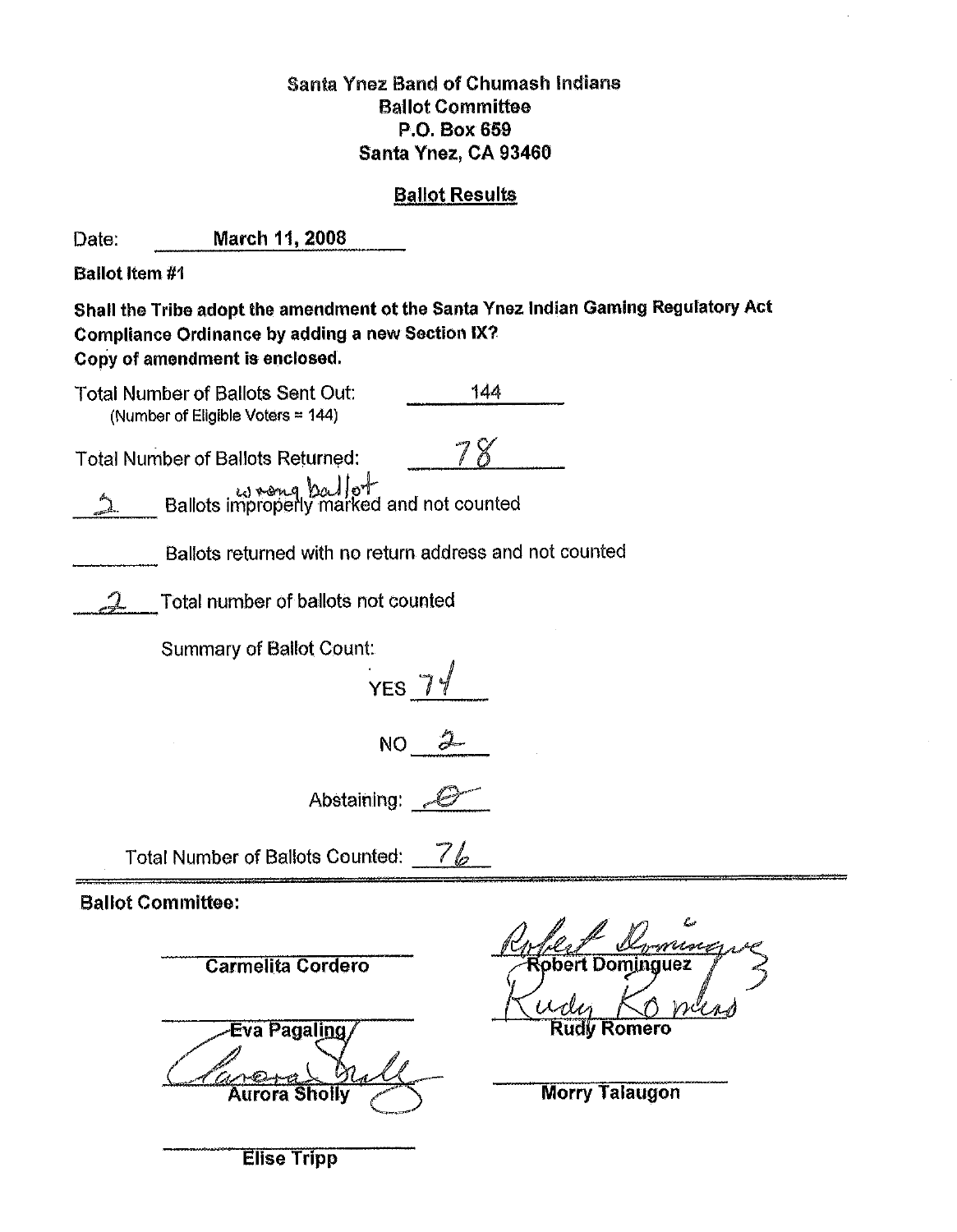#### SANTA YNEZ BAND OF-MISSION INDIANS TRIBAL ORDINANCE INDIAN GAMING REGULATORY ACT COMPLIANCE

 $\mathbf{S}_{\mathbf{R}}$ 

#### I. Purpose

 $\frac{1}{2\pi\sqrt{2}}\int_{-\infty}^{\infty}\frac{1}{2\pi\sqrt{2}}\frac{dx}{dx}dx$ 

The Santa Ynez Band of Mission Indians (hereinafter "Tribe"), empowered by the Tribe's Articles of Association to enact ordinances, hereby enacts this ordinance in order to ensure that Class I1 and Class I11 gaming operations on tribal lands are conducted in accordance with the Indian Gaming Regulatory Act.

#### 11. Gaminq Authorized

Class I1 gaming as defined in the Indian Gaming Regulatory Act, P.L. 100-447, 25 U.S.C. Section 2703(7)(A) ("IGRA") and Class I11 gaming as defined in Section 2703(8) of IGRA and by the regulations promulgated by the National Indian Gaming Commission at 25 C. F.R. **S** 502.1 (as published in the Federal Register at 57 FR 12382-12393, April 9, 1992) are hereby authorized.

#### III. Ownership of Gaminq

The Tribe shall have the sole propriety interest in and responsibility for the conduct of any gaming operation authorized by this ordinance.

### IV. Use of Gaminq Revenue

A. Net revenues from Class I1 and Class I11 gaming shall be used only for the following purposes: to fund tribal government operations and programs; provide for the general welfare of the Tribe and its members; promote tribal economic development; donate to charitable organizations; or help fund operations of local government agencies:

B. If the Tribe elects to make per capita payments to tribal members from gaming revenues, it shall authorize such payments only upon approval of a plan submitted to the Secretary of the Interior under 25 U.S.C. **S** 2710(b) (3).

#### V. Audit

A. The Tribe shall cause to be conducted annually an independent audit of gaming operations and shall submit the resulting audit reports to the National Indian Gaming Commission.

B. All gaming related contracts that result in the purchase of supplies, services, or concessions in excess of \$25,000.00 annually, except contracts for professional legal and accounting services, shall be specifically included within the scope of the

**PNN07111** 

 $\mathbf{1}$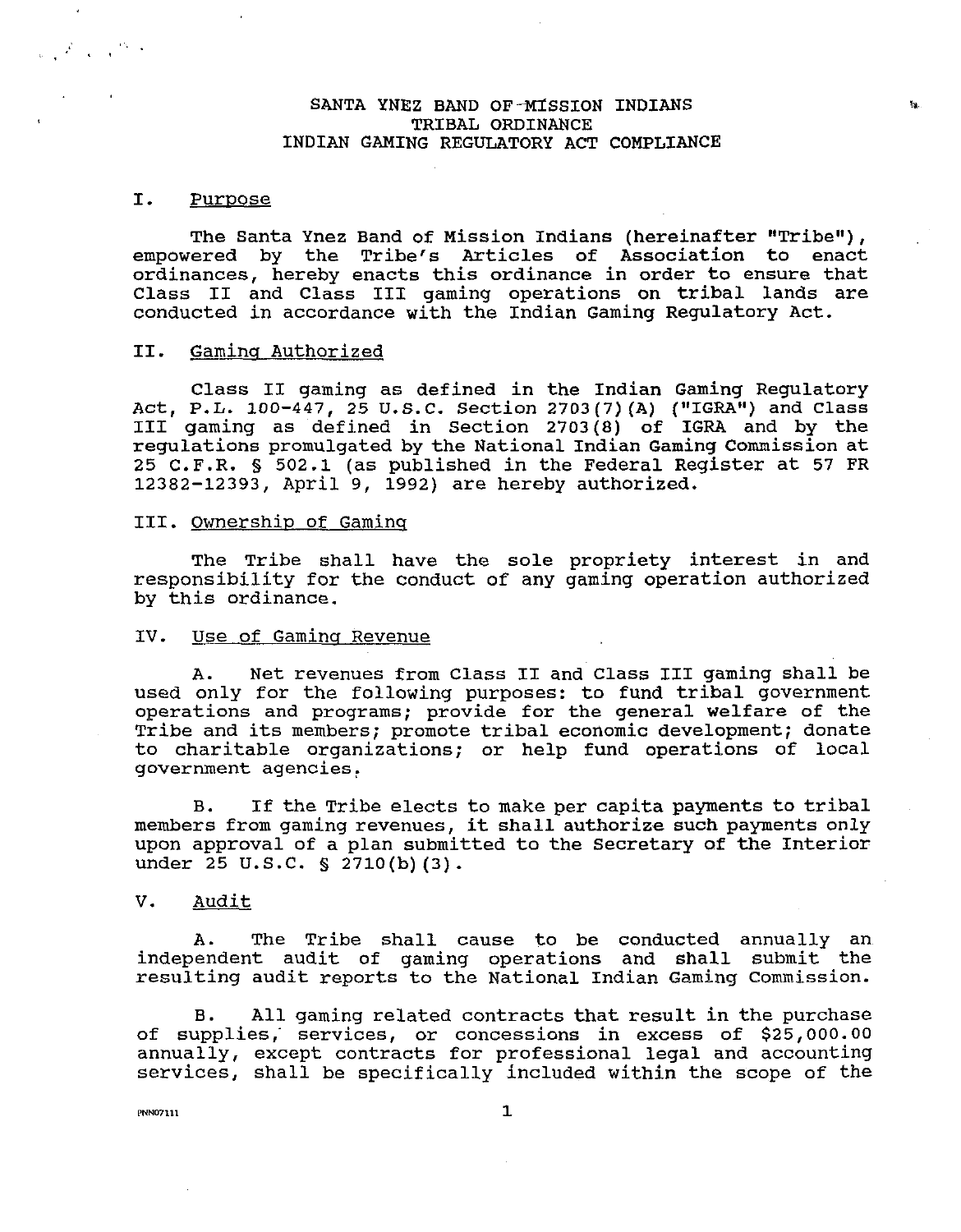audit that is described in subsection A. above.

#### VI. Protection of the Environment and Public Health and Safety

Class I1 and Class I11 gaming facilities shall be constructed, maintained and operated in a manner that adequately protects the environment and the public health and safety.

#### VII. Licenses for Kev Emplovees and Primarv Manaqement Officials

The Tribe shall ensure that the policies and procedures set out in this section are implemented with respect to key employees and primary management officials employed at any Class I1 or Class I11 gaming enterprise operated on Indian lands:

A. Definitions

For the purposes of this section, the following definitions apply:

- 1. Key employee means
	- a. A person who performs one or more of the following functions:
		- Bingo caller;  $(1)$
		- Counting room supervisor;  $(2)$
		- $(3)$ Chief of security;
		- Custodian of gaming supplies or cash;  $(4)$
		- (5) Floor manager;
		- Pit boss; Dealer ;  $(6)$
		- $(7)$
		- $(8)$ Croupier;
		- $(9)$ Approver of credit; or
		- Custodian of gambling devices including  $(10)$ persons with access to cash accounting records within such devices;
	- b. If not otherwise included, any other person whose total cash compensation is in excess of **\$50,000** per year; or
	- c. If not otherwise included, the four most highly compensated persons in the gaming operation.
- 2. Primary management official means
	- a. The person having management responsibility for a management contract;
	- b. Any person who has authority: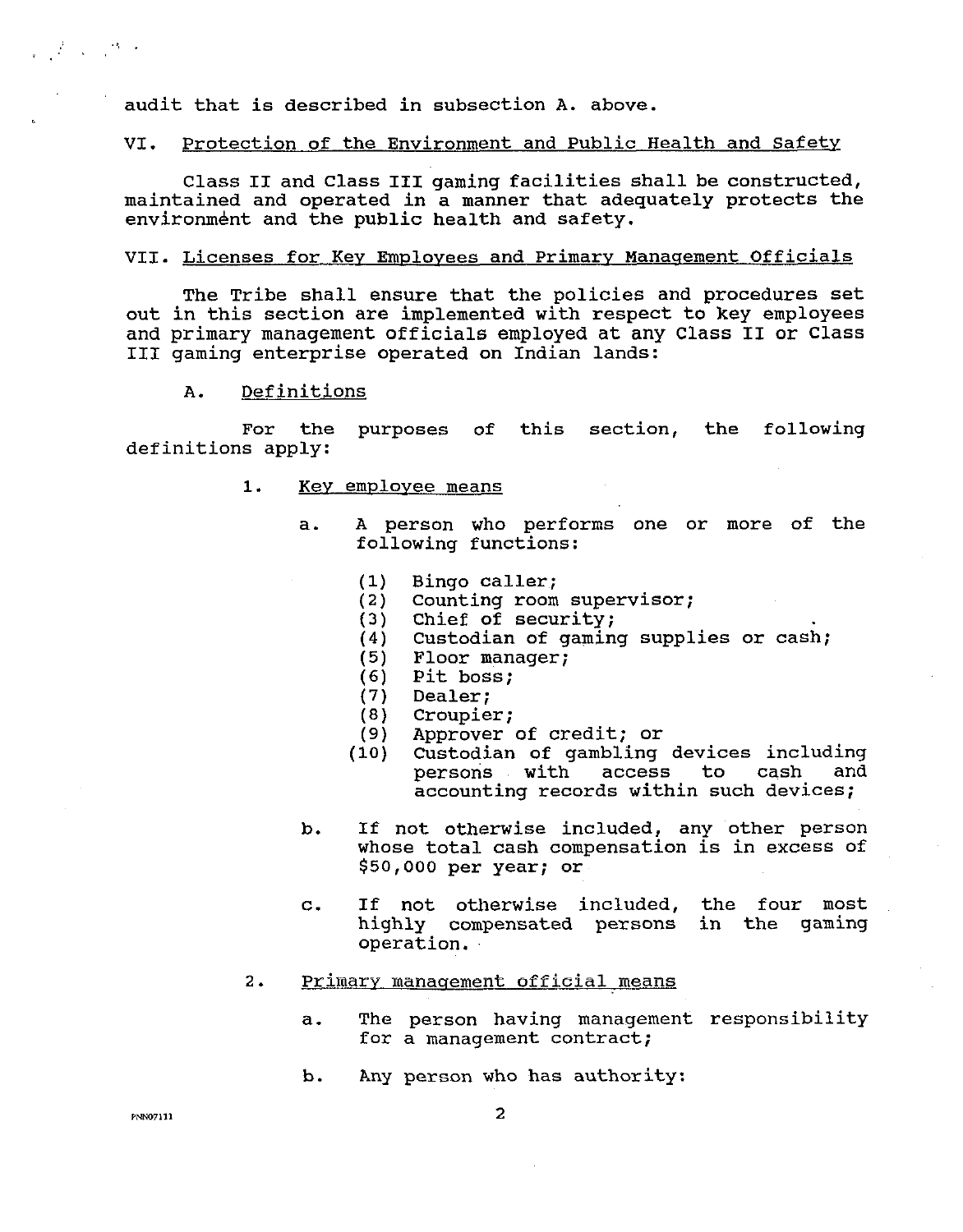- (1) To hire and fire employees; or
- **(2)** To set up working policy for the gaming operation; or
- c. The chief financial officer or other person who has financial management responsibility.

#### B. Application Forms

 $\frac{1}{2} \sum_{i=1}^n \sum_{j=1}^n \frac{1}{j} \sum_{j=1}^n \frac{1}{j} \sum_{j=1}^n \frac{1}{j} \sum_{j=1}^n \frac{1}{j} \sum_{j=1}^n \frac{1}{j} \sum_{j=1}^n \frac{1}{j} \sum_{j=1}^n \frac{1}{j} \sum_{j=1}^n \frac{1}{j} \sum_{j=1}^n \frac{1}{j} \sum_{j=1}^n \frac{1}{j} \sum_{j=1}^n \frac{1}{j} \sum_{j=1}^n \frac{1}{j} \sum_{j=1}^n \frac{$ 

**1.** The following notice shall be placed on the application form for a key employee or a primary management official before that form is filled out by an applicant:

In compliance with the Privacy Act of **1974,** the following information is provided: Solicitation of the information on this form is authorized by **25** U.S.C. **2701** et seq. The purpose of the requested information is to determine the eligibility of individuals to be employed in a gaming operation. The information will be used by National Indian Gaming Commission members and staff who have need for the information in the performance of their official duties. The information may be disclosed to appropriate Federal, Tribal, State, local, or foreign law enforcement and regulatory agencies when relevant to civil, criminal or regulatory investigations or prosecutions or when pursuant to a requirement by a tribe or the National Indian Gaming Commission in connection with the hiring or firing of an employee, the issuance or revocation of a gaming license, or investigations of activities while associated with a tribe or a gaming operation. Failure to consent to the disclosures indicated in this notice will result in a tribe's being unable to hire you in a primary management official or key employee position.

The disclosure of your Social Security Number (SSN) is voluntary. However, failure to supply a SSN may result in errors in processing your application.

**2.** Existing key employees and primary management officials shall be notified in writing that they shall either:

- a. Complete a new application form that contains a Privacy Act notice; or
- b. Sign a statement that contains the Privacy Act notice and consent to the routine uses described in that notice.

3. The following notice shall be placed on the application form for a key employee or a primary official before

**3 3**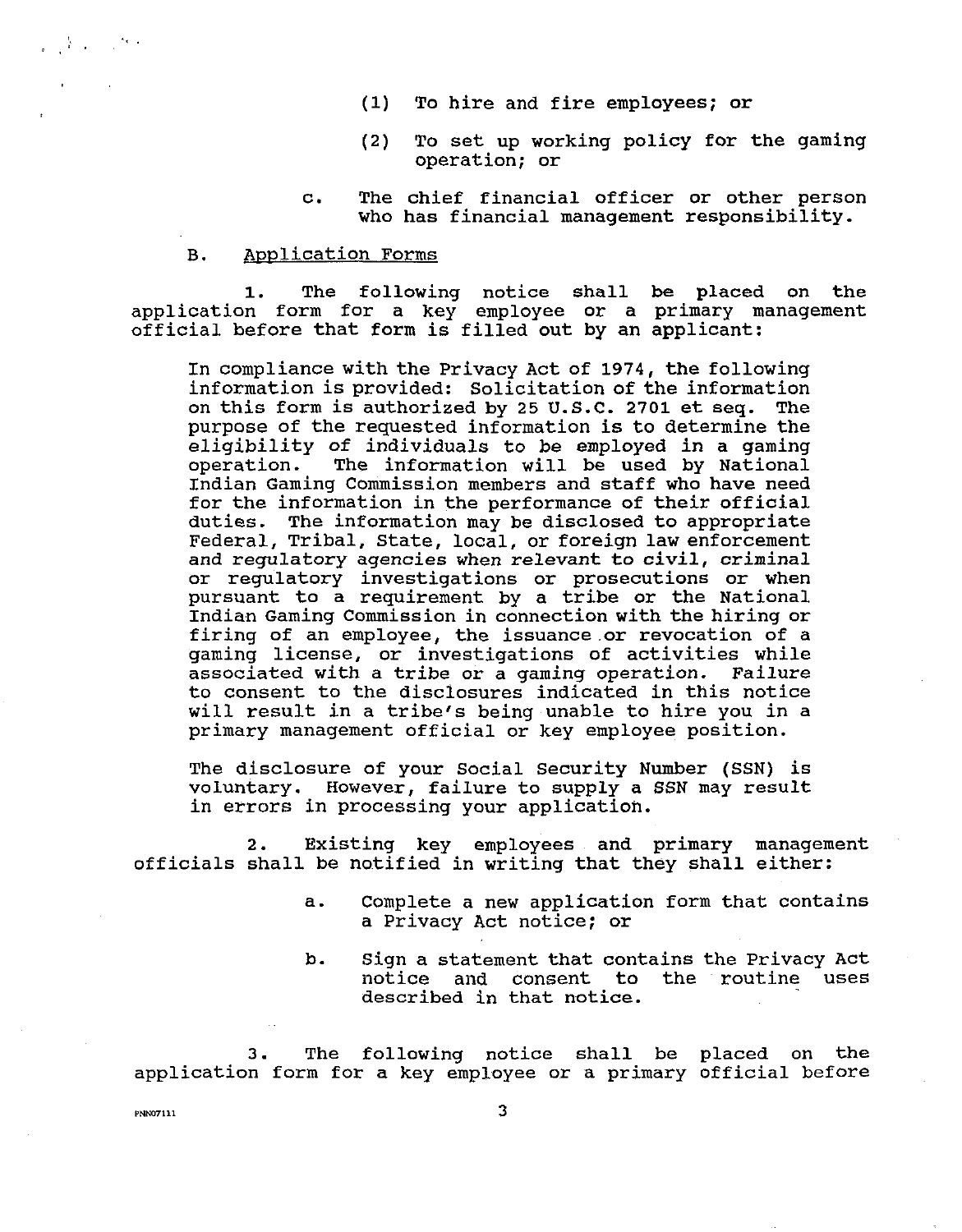that form is filled out by an applicant.

A false statement on any part of your application may be grounds for not hiring you, or for firing you after you begin work. Also, you may be punished by fine or imprisonment. (U.S. Code, Title 18, Section 1001)

4. The Tribe shall notify in writing existing key employees and primary management officials that they shall either:

- a. Complete a new application form that contains a notice regarding false statements; or
- b. Sign a statement that contains the notice regarding false statements.

### C. Background Investigations

1. The Tribe shall request from each primary management<br>and from each key employee all of the following official and from each key employee all of the following information:

- a. Full name, other names used (oral or written), social security number (s) , birth date, place of birth, citizenship, gender, all languages (spoken or written) ;
- b. Currently and for the previous 5 years:<br>business and employment positions held, employment positions held, ownership interests in those businesses, business and residence addresses, and drivers license numbers;
- c. The names and current addresses of at least three personal references, including one personal reference who was acquainted with the applicant during each period of residence listed under paragraph (1) (b) of this section;
- d. Current business and residence telephone numbers ;
- e. A description of any existing and previous business relationships with Indian tribes,<br>including ownership interests in those including ownership interests businesses;
- f. A description of any existing and previous business relationships with the gaming

PNN07111

4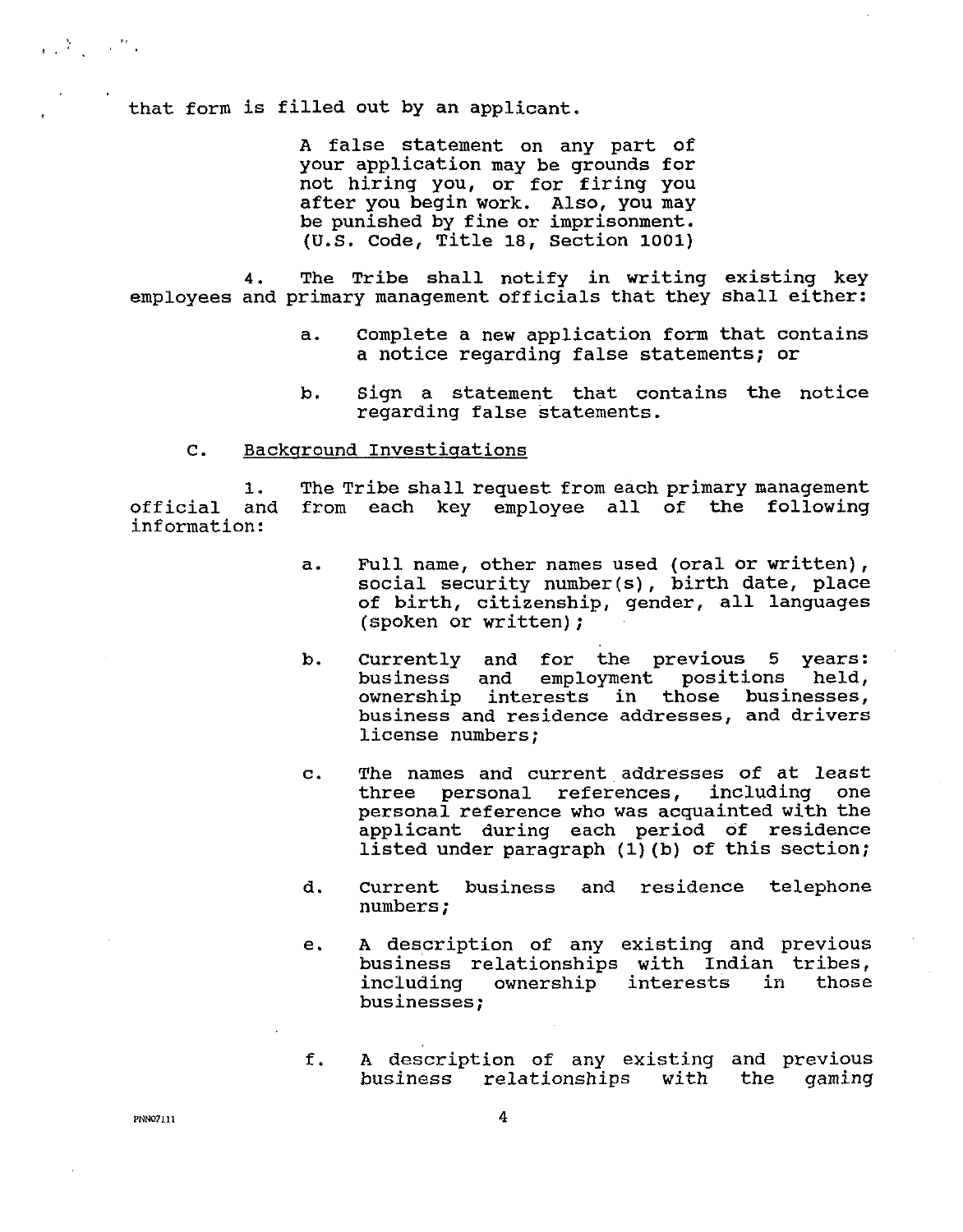industry generally, including ownership interests in those businesses;

- g. The name and address of any licensing or regulatory agency with which the person has filed an application for a license or permit related to gaming, whether or not such license or permit was granted;
- h. For each felony for which there is an ongoing prosecution or a conviction, the charge, the name and address of the court involved, and the date and disposition, if any;
- <sup>i</sup>. For each misdemeanor conviction or ongoing misdemeanor prosecution (excluding traffic violations), within 10 years of the date of the application, the name and address of the court involved and the date and disposition;
- **j.** For each criminal charge (excluding minor traffic charges), whether or not there is a conviction, if such criminal charge is within 10 years of the date of the application and is<br>not otherwise listed pursuant to not otherwise listed pursuant to paragraph (1) (h) or (1) (i) of this section, the criminal charge, the name and address of<br>the court involved and the date and involved disposition;
- k. The name and address of any licensing or regulatory agency with which the person has filed an application for an occupational license or permit, whether or not such license or permit was granted;
- 1. A current photograph;
- m. Any other information the Tribe deems relevant; and
- n. Fingerprints consistent with procedures adopted by the Tribe according to 25 C.F.R. § 522.2 (h) .

2. The Tribe shall conduct or cause to be conducted an investigation sufficient to make a determination under subsection D below. In conducting a background investigation, the Tribe or its agent shall promise to keep confidential the identity of each person interviewed in the course of the investigation.

**PNN07111** 

 $\mathcal{L}^{\text{max}}_{\text{max}}$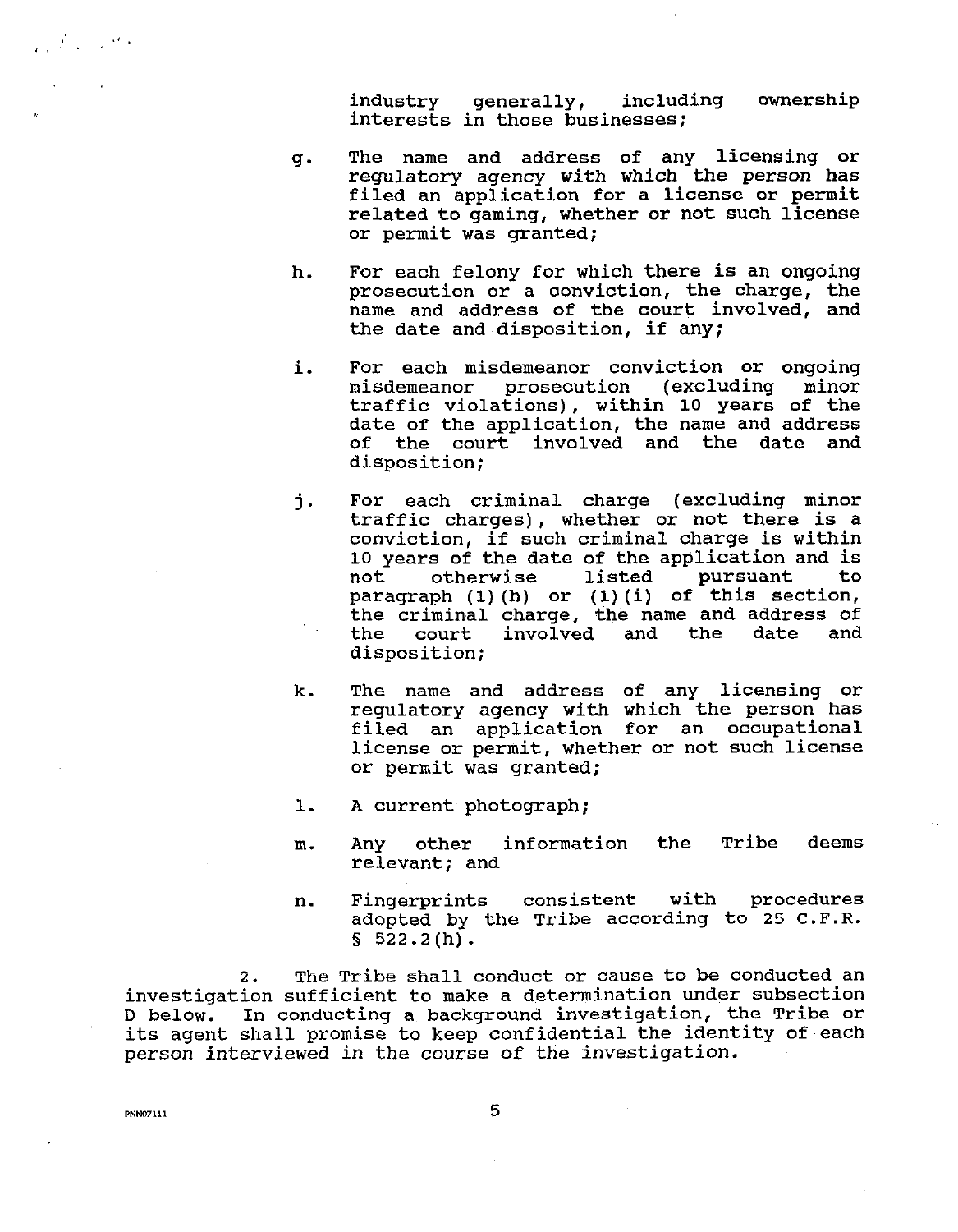#### D. Eliaibilitv Determination

The Tribe shall review a person's prior activities, criminal record, if any, and reputation, habits and associations to make a finding concerning the eligibility of a key employee or primary management official for employment in a gaming operation. If the Tribe determines that employment of the person poses a threat to the public interest or to the effective regulation of gaming, or creates or enhances dangers of unsuitable, unfair, or illegal practices and methods and activities in the conduct of gaming, a tribal gaming operation shall not employ that person in a key employee or primary management official position.

## E. Procedures for Forwardina Applications and Reports for Key Employees and Primarv Manaaement Officials to the National Indian Gaming Commission

1. When a key employee or primary management official begins work at a gaming operation authorized by this ordinance, the Tribe shall forward to the National Indian Gaming Commission a completed application for employment and conduct the background and make the determination referred to subsection D of this section.

2. The Tribe shall forward the report referred to in subsection F of this section to the National Indian Gaming Commission within 60 days after an employee begins work or within 60 days of the approval of this ordinance by the Chairman of the National Indian Gaming Commission.

3. The gaming operation shall not employ as a key employee or primary management official a person who does not have a license after 90 days.

### F. Report to the National Indian Gamina Commission

**1.** Pursuant to the procedures set out in subsection E of this section, the Tribe shall prepare and forward to the National Indian Gaming Commission an investigative report on each background investigation. An investigative report shall include all of the following:

- a. Steps taken in conducting a background investigation;
- b. Results obtained;
- c. Conclusions reached; and
- d. The bases for those conclusions.

 $\mathcal{A} \subset \mathcal{A}$  , and  $\mathcal{B} \subset \mathcal{B}$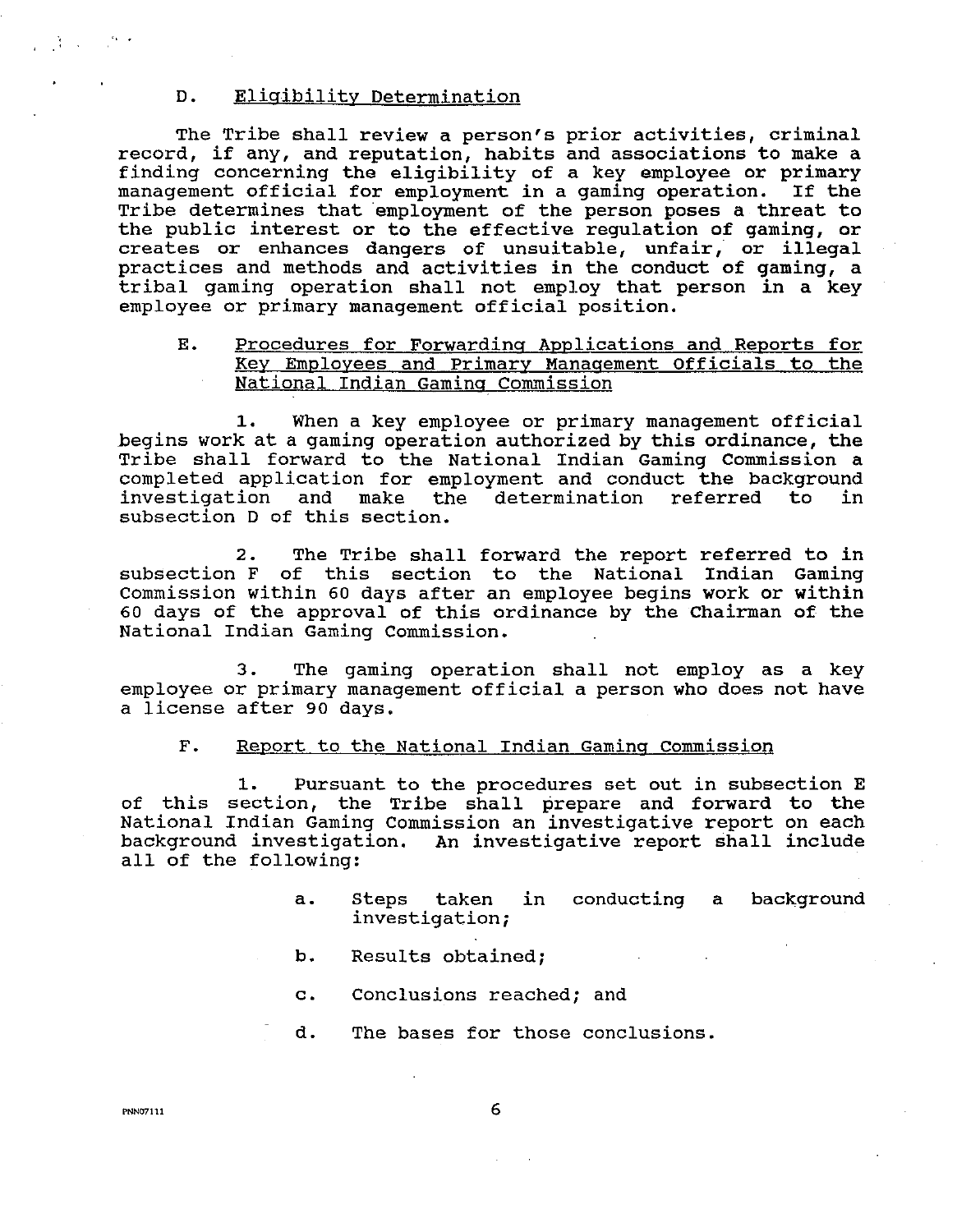2. The Tribe shall submit, with the report, a copy of the eligibility determination made under subsection D of this section.

3. If a license is not issued to an applicant, the Tribe:

- a. Shall notify the National Indian Gaming Commission; and
- b. May forward copies of its eligibility determination and investigative report (if any) to the National Indian Gaming Commission for inclusion in the Indian Gaming Individuals Records System.

**4.** With respect to key employees and primary management officials, the Tribe shall retain applications for employment and reports (if any) of background investigations for inspection by the Chairman of the National Indian Gaming Commission or his or her designee for no less than three (3) years from the date of termination of employment.

#### G. Granting a Gaming License

1. If, within a thirty (30) day period after the National Indian Gaming Commission receives a report, the National Indian Gaming Commission notifies the tribe that it has no objection to the issuance of a license pursuant to a license application filed by a key employee or a primary management official for whom the tribe has provided an application and investigative report to the National Indian Gaming commission, the Tribe may issue a license to such applicant.

**2.** The Tribe shall respond to a request for additional information from the Chairman of the National Indian Gaming Commission concerning a key employee or a primary management official who is the subject of a report. Such a request shall suspend the 30-day period under paragraph G.1. of this section until the Chairman of the National Indian Gaming Commission receives the additional information.

3. If, within the thirty (30) day period described above, the National Indian Gaming Commission provides the Tribe with a statement itemizing objections to the issuance of a license to a key employee or to a primary management official for whom the Tribe has provided an application and investigative report to the National Indian Gaming Commission, the Tribe shall reconsider the application, taking into account the objections itemized by the National Indian Gaming Commission. The Tribe shall make the final decision whether to issue a license to such applicant.

**PNN07111** 

 $\mathcal{L}^{\text{max}}$  ,  $\mathcal{L}^{\text{max}}$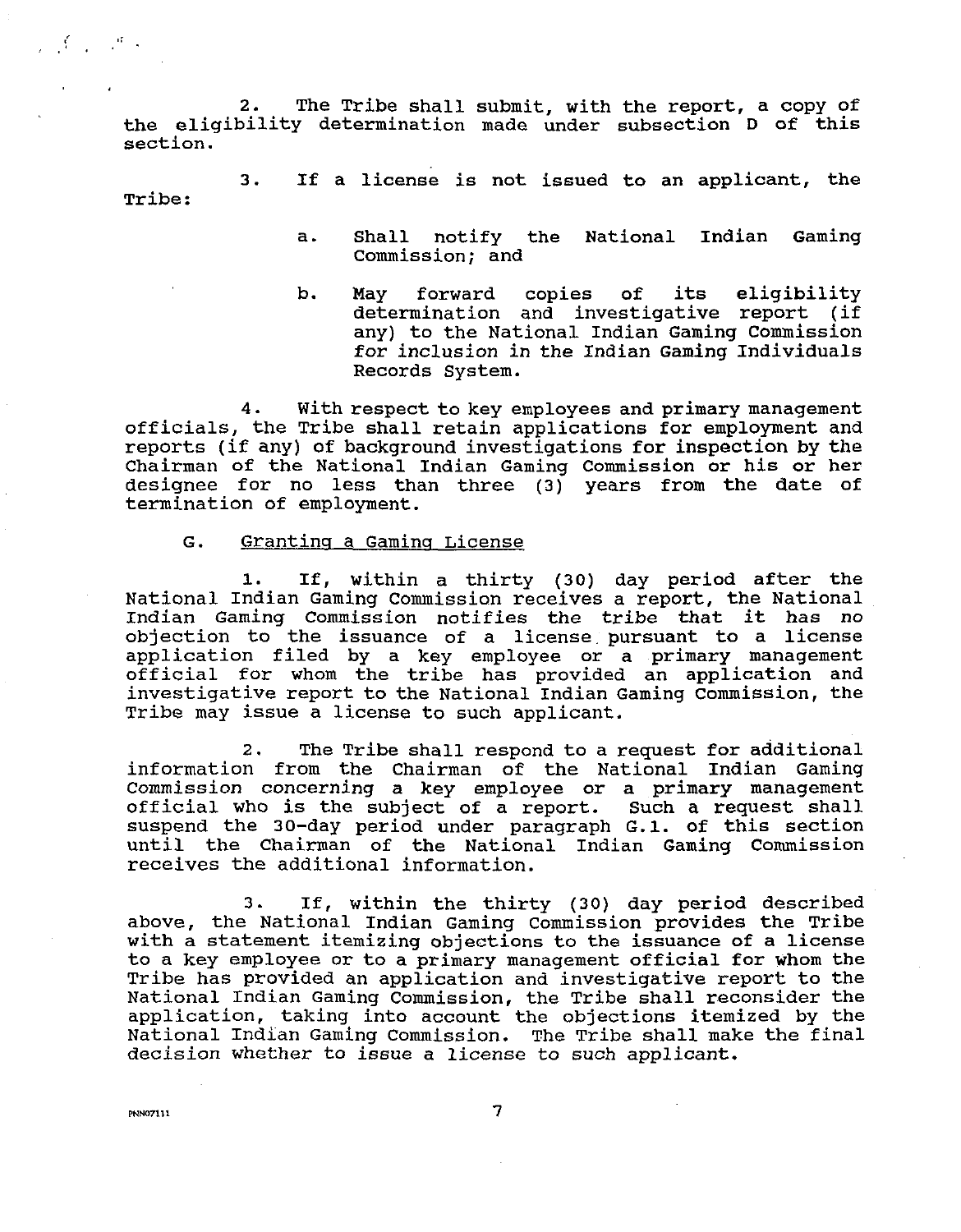#### H. License Suspension

1. If, after the issuance of a gaming license, the Tribe receives from the National Indian Gaming Commission reliable information indicating that a key employee or a primary management official is not eligible for employment under subsection D. above, the Tribe shall suspend such license and shall notify in writing the licensee of the suspension and the proposed revocation.

**2.** The Tribe shall notify the licensee of a time and a place for a hearing on the proposed revocation of a license.

3. After a revocation hearing, the Tribe shall decide to revoke or to reinstate a gaming license. The Tribe shall notify the National Indian Gaming Commission of its decision.

### VIII. License Locations

The Tribe shall issue a separate license to each place, facility, or location on Indian lands where Class I1 or Class I11 gaming is conducted under this ordinance.

I

#### IX. Repeal

To the extent that they are inconsistent with this ordinance, the inconsistent provisions of all prior gaming ordinances are hereby repealed.

David D. Dominguez - Chairman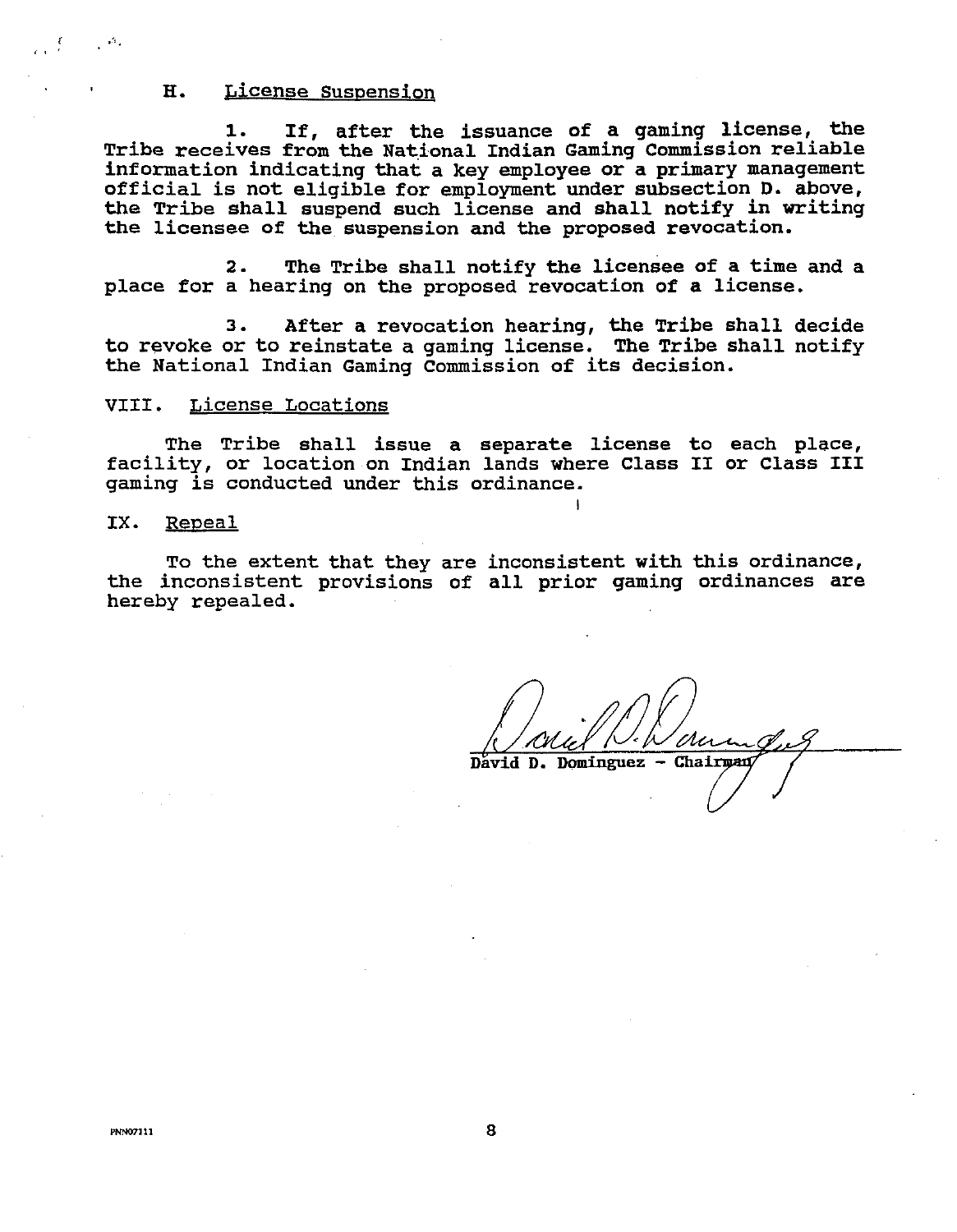In addition to an ordinance, under 25 C.F.R. **S** 522 or **S** 523, a tribe must submit the following:

- **1.** Description of procedures for conducting background investigations;
- 2. Description of procedures to issue tribal licenses to primary management officials and key employees;
- 3. Description of procedures for resolving disputes between the gaming public and the Tribe or the management contractor (if any) ;
- 4. Designation of an agent for service;
- 5. Identification of a law enforcement agency that will take finger prints and describe procedures for conducting a criminal history check by a law enforcement agency; and
- 6. Copies of all tribal gaming regulations.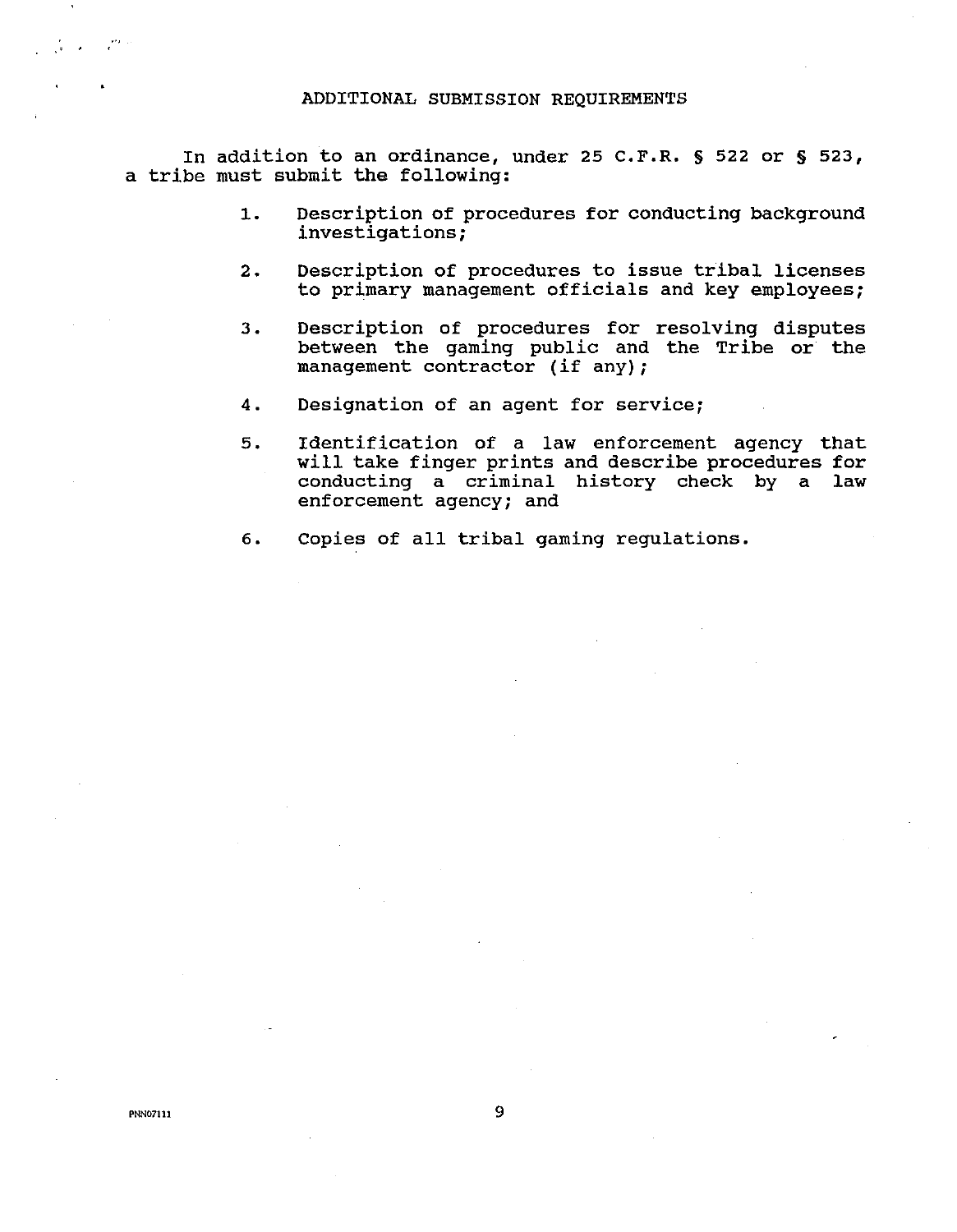#### BACKGROUND INVESTIGATIONS

OF

## KEY EMPLOYEES AND PRIMARY MANAGEMENT OFFICIALS

#### "DESCRIPTION OF PROCEDURES"

I. Section 522.2(b) requires

A description of procedures to conduct or cause to be conducted background investigations on key employees and primary management officials . . .

- 11. Such description of procedures should include, as a minimum, the following:
	- A. A clear statement that the tribe is responsible for the conduct of the background investigations and suitability determinations.
	- **B.** An organization chart or statement showing the positions or people responsible for --
		- 1. conducting and causing to be conducted the background investigations;
		- 2. reviewing and approving 'the investigative work done ;
		- 3. reporting the results of the background<br>investigation to the National Indian Gaming investigation to the National Commission;
		- 4. obtaining and processing fingerprints; and
		- 5. making the suitability determinations.
	- **C.** An explanation of how the positions and people identified above were selected.
	- D. A listing of the minimum investigative procedures to be performed, including.the following:
		- 1. Verify by written or oral communication information submitted by applicant.
		- 2: Inquire into the applicant's prior activities, criminal record, if any, and reputation, habits and associations; interview a sufficient number of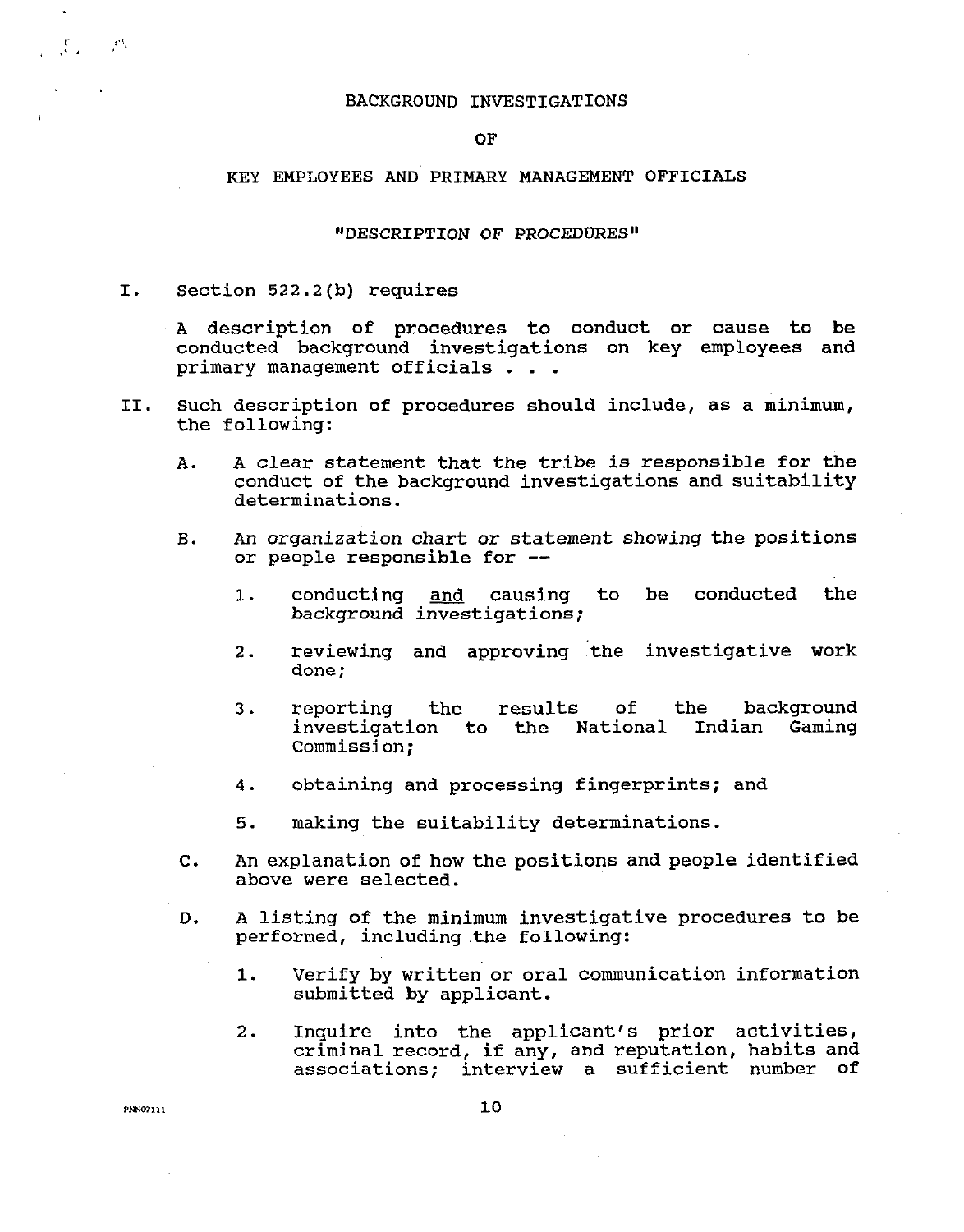knowledgeable people such as former employers, personal references, and others to whom referred in order to provide a basis for the tribe to make a finding concerning the eligibility for employment in a gaming operation.

- 3. Document the disposition of all potential problem areas noted and disqualifying information obtained.
- **E.** An investigative report setting forth the following:
	- 1. steps taken in conducting the background investigation;
	- 2. Results obtained;
	- 3. Conclusions reached; and
	- 4. The bases for those conclusions.

PNN07111

 $\epsilon = \epsilon_{\rm V}$